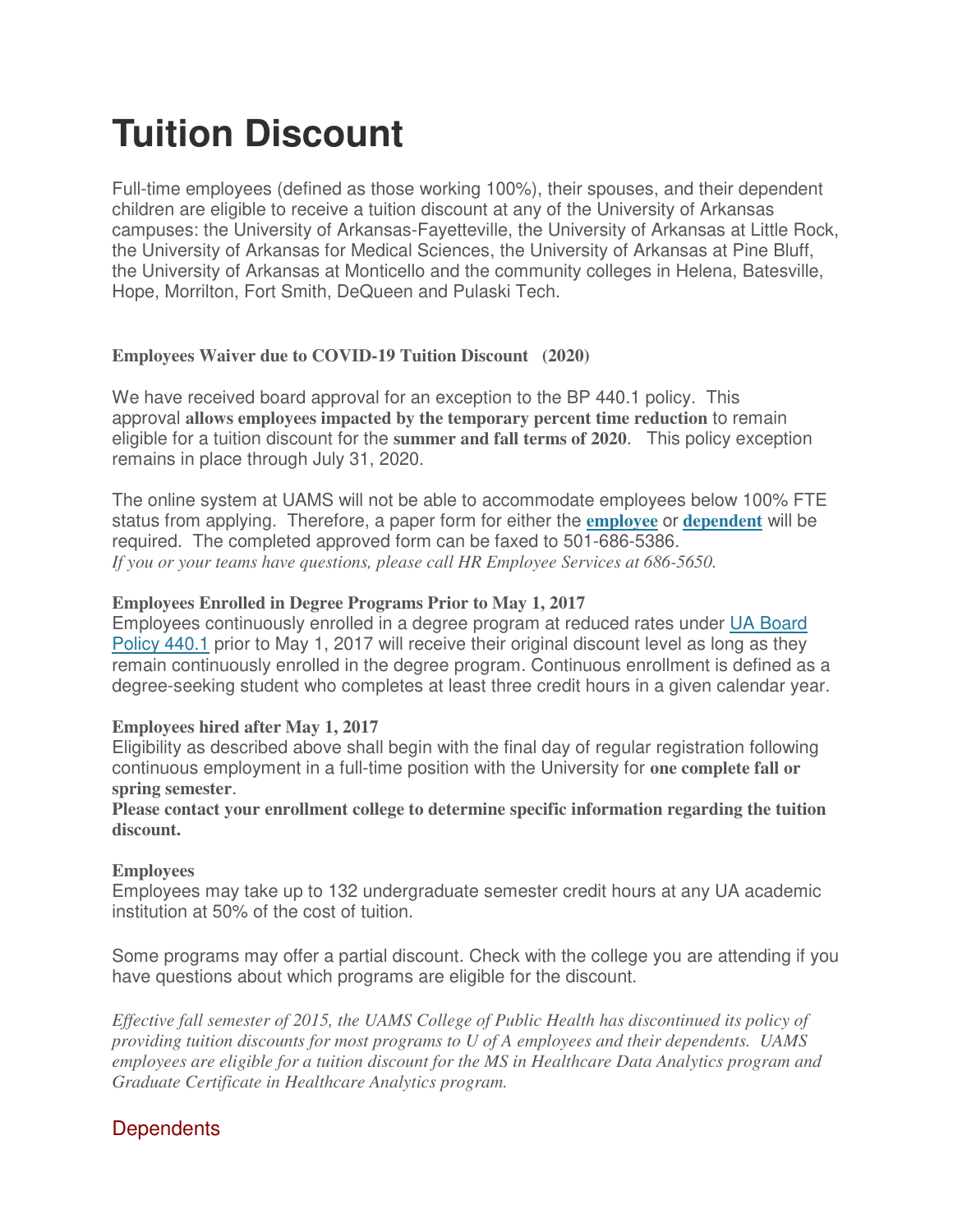Spouses and dependent children may take up to 132 undergraduate semester credit hours and receive a 50% tuition discount at the employee's campus or 40% tuition discount at any other campus within the University of Arkansas. A student may not receive discounts as both an employee and as a spouse or dependent child of an employee.

**Dependent Child** – The qualifying dependent child must be considered a dependent child by the Internal Revenue Service and cannot attain the age of 24 during the calendar year to receive a tuition discount for any term within that calendar year per the Internal Revenue Service. The student must also be enrolled as a full time student for at least 5 months in the calendar year to qualify as a dependent child per the IRS for the discount. For a complete definition of dependent please visit **[www.irs.gov.](http://www.irs.gov/pub/irs-pdf/p501.pdf)**

## **Deadlines – For Discounts Processed through UAMS Registrar's Office**

To be eligible to receive Employee Tuition Discount:

- 1. The employee must complete and submit the Online Tuition Discount Form [\(https://tuitiondiscount.uams.edu\)](https://tuitiondiscount.uams.edu/) no later than the last day of **Regular Registration** as published by the Office of the University Registrar [\(http://registrar.uams.edu/registration\)](http://registrar.uams.edu/registration); AND
- 2. The supervisor must approve the request within 30 calendar days from the last day of the Regular Registration. *It is the employee's responsibility to follow-up with his/her supervisor to ensure that the request is approved within the timeframe specified.*

Requests that do not comply with the above requirements will be declined. Contact the Office of Human Resources at [AskHR@uams.edu](mailto:AskHR@uams.edu) or 501-686-5650 for any questions.

## **IRS Qualifying Child**

To be an eligible dependent as a qualifying child, an individual must meet four specific criteria:

- 1. Relationship: A qualifying child must have a specified relationship to the employee.
- 2. Residency: A qualifying child must have the same principal place of abode as the employee for more than one-half of the taxable year.
- 3. Age: A qualifying child must be under age 19 (under age 24 if a full time student) as of the close of the calendar year in which the employee's taxable year begins.
- 4. Limited Self-Support: A qualifying child must not provide more than half of his/her own support for the taxable year

## **From Board Policy**

their spouses, and their dependent children (as defined by the Internal Revenue Service) are eligible. Surviving spouses, who have not remarried, and dependent children of deceased employees who died while in the full-time employment of the University of Arkansas are also eligible.

## **From the UAS Policies and Procedures, form for dependent enrollment**

I certify that the above student is my spouse or dependent child as defined by the Internal Revenue Service. I agree to furnish documentation in support of the validity of the above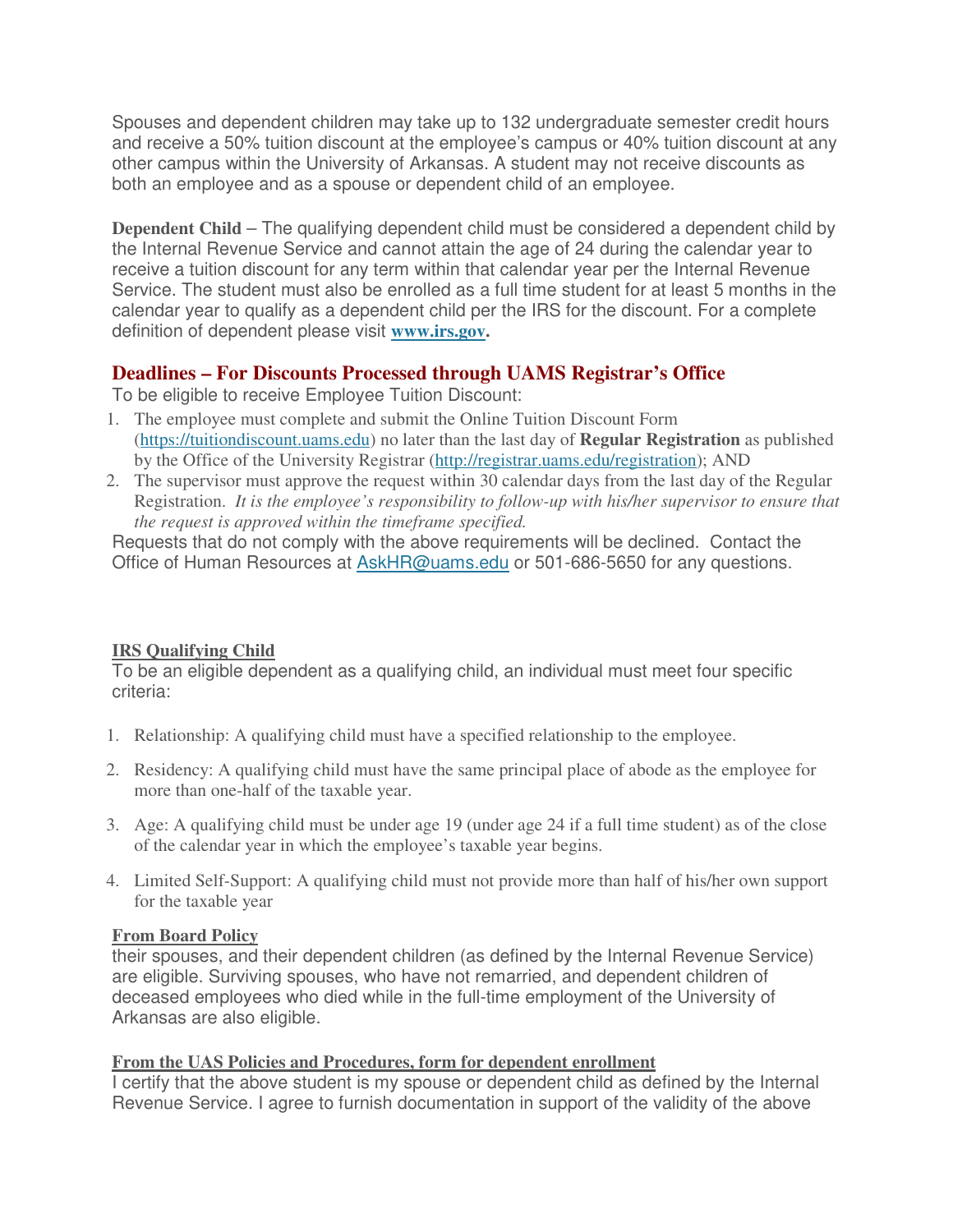statements, including, if requested, copies of federal and state income tax returns as may be necessary to confirm my claim of dependent status.

#### **From UAMS Administrative Guide 4.1.01**

Dependent Children – as defined by the **Internal [Revenue](https://apps.irs.gov/app/understandingTaxes/hows/tax_tutorials/mod04/tt_mod04_01.jsp) Service**.

#### [https://apps.irs.gov/app/understandingTaxes/hows/tax\\_tutorials/mod04/tt\\_mod04\\_01.jsp](https://apps.irs.gov/app/understandingTaxes/hows/tax_tutorials/mod04/tt_mod04_01.jsp)

A dependent is a person other than the taxpayer or spouse who entitles the taxpayer to claim a dependency exemption.

## **Process**

Complete and submit the **[online tuition discount](https://tuitiondiscount.uams.edu/) form** at least two weeks prior to registration. Some schools including UALR and some of the UAMS colleges **WILL NOT** accept online forms received after the registration deadline. Check with the college you are attending if you have questions regarding deadline dates or refer to your school's academic calendar for final registration dates.

Employees will need their UAMS domain login and password. All students will need their student ID and course information (course prefix, course number, course name, CRN#, credit hours, days/times of classes). This information can be found in the course schedule.

Please click on the link below and select **Employee** if you are a full-time (100%) employee who is requesting a discount at an approved college or university. Please select **Spouse & Dependent of Employee** if you are a spouse or dependent of a UAMS employee (100% fulltime employee) requesting a discount.

Once submitted correctly the employee should see the message "Request submitted. Waiting for approval" on the screen. This indicates that the employee form has been submitted to the employee's supervisor and is waiting for approval. The dependent/spouse form will be sent to the employee and is waiting for approval by the employee.

Once the supervisor/employee has approved the discount form, the employee should receive an email notification from **[ASKHR@UAMS.EDU](mailto:ASKHR@UAMS.EDU)**. The supervisor's approval will send the employee's request directly to the campus you have selected. The employee's approval will forward the dependent/spouse discount directly to the requested campus. All discounts are applied directly at the college/university. The UAMS Office of Human Resources does not apply any tuition discounts to the student's account.

#### **Employees, dependents, and/or spouses should click [here](https://tuitiondiscount.uams.edu/) to apply for the UAMS tuition discount.**

In order to expedite the process, please make sure that all of the information on the form is complete. Incomplete forms may be rejected and will delay the process. For questions or concerns please contact the Office of Human Resources at 501-686-5650. Or email: **[ASKHR@UAMS.EDU](mailto:ASKHR@UAMS.EDU)**.

Per Act 605 of 2009, Arkansas higher education students must complete a release of student information consent form. Send the appropriate form below directly to the attending campus, not to our office.